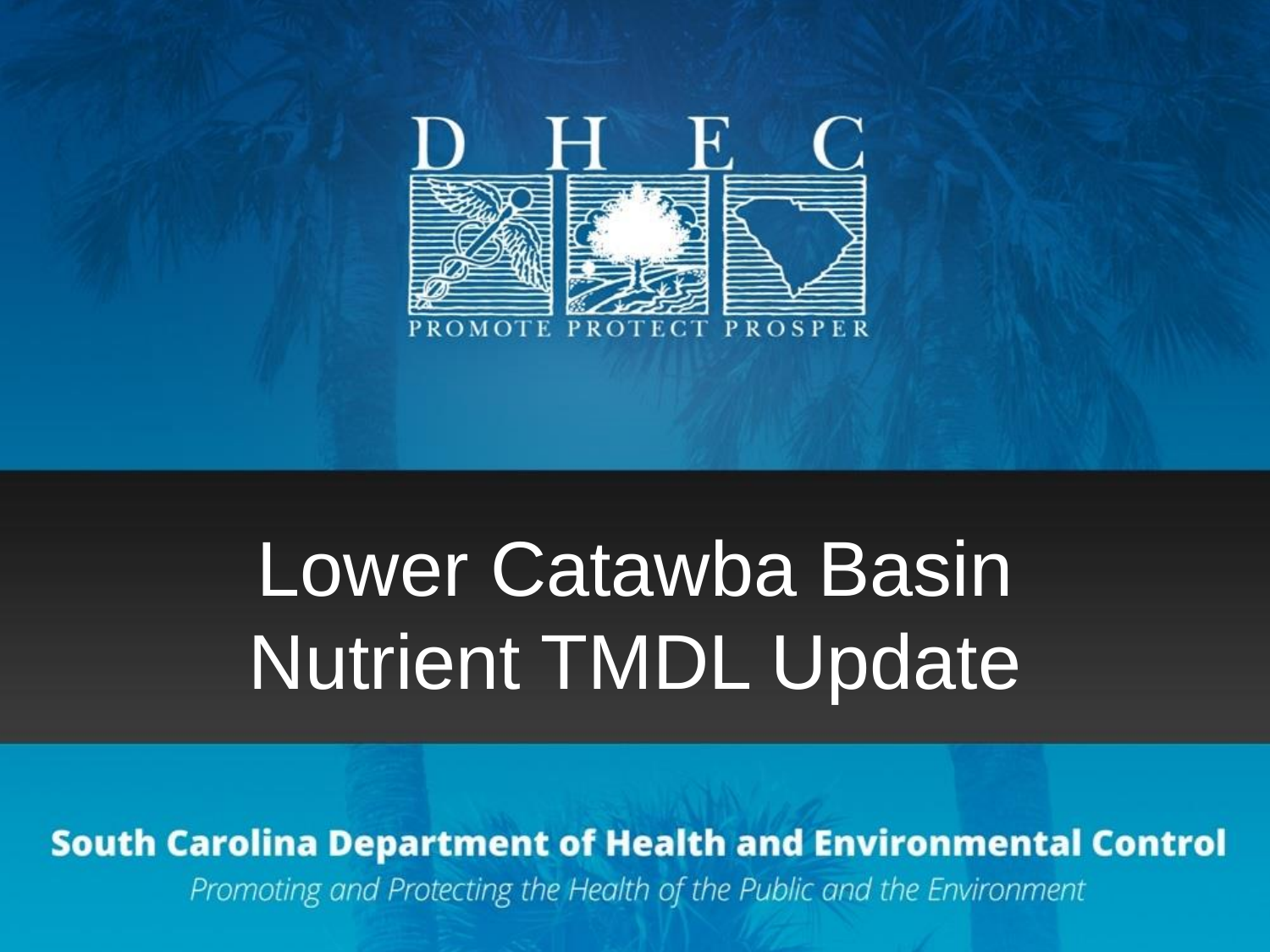

Lower **Catawba** Basin

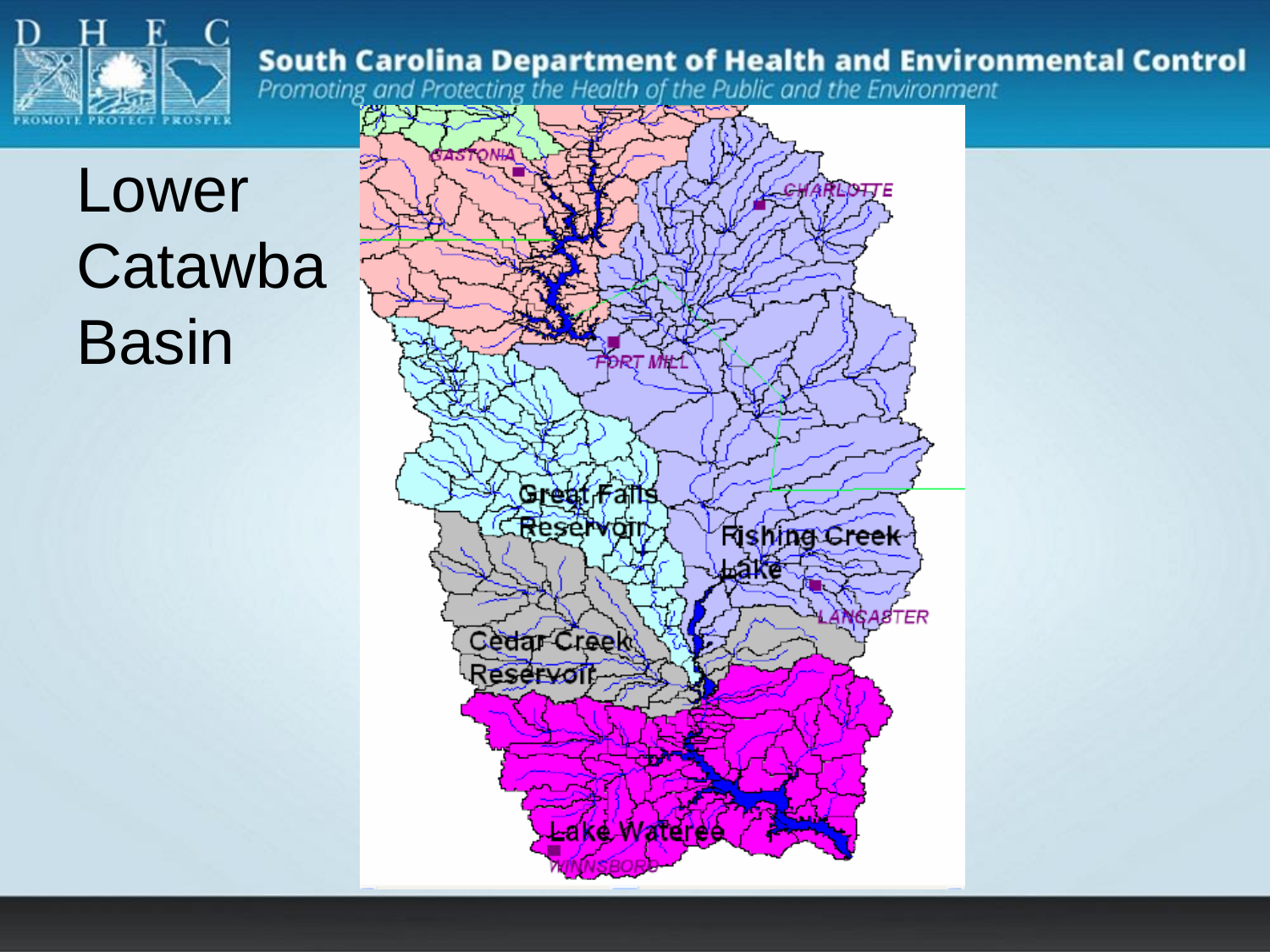

### Background

- History of nutrient overload
- Effects expressed in SC lakes
	- Impaired water quality: Phosphorus, Nitrogen, Chlorophyll, pH, Dissolved Oxygen
	- Increased DO depletion in bottom waters
- Water quality management concern since at least 1990s
	- Modeling studies (Duke, USC, SCDHEC, NCDWQ, et al.)
	- SC numeric nutrient criteria (2001)
	- NPDES permitting
		- SCDHEC begins limiting Phosphorus in permits (2001)
		- Settlement agreement SCDHEC, NCDWQ, Charlotte (2002)
		- NC NPDES Phosphorus load reductions (2006)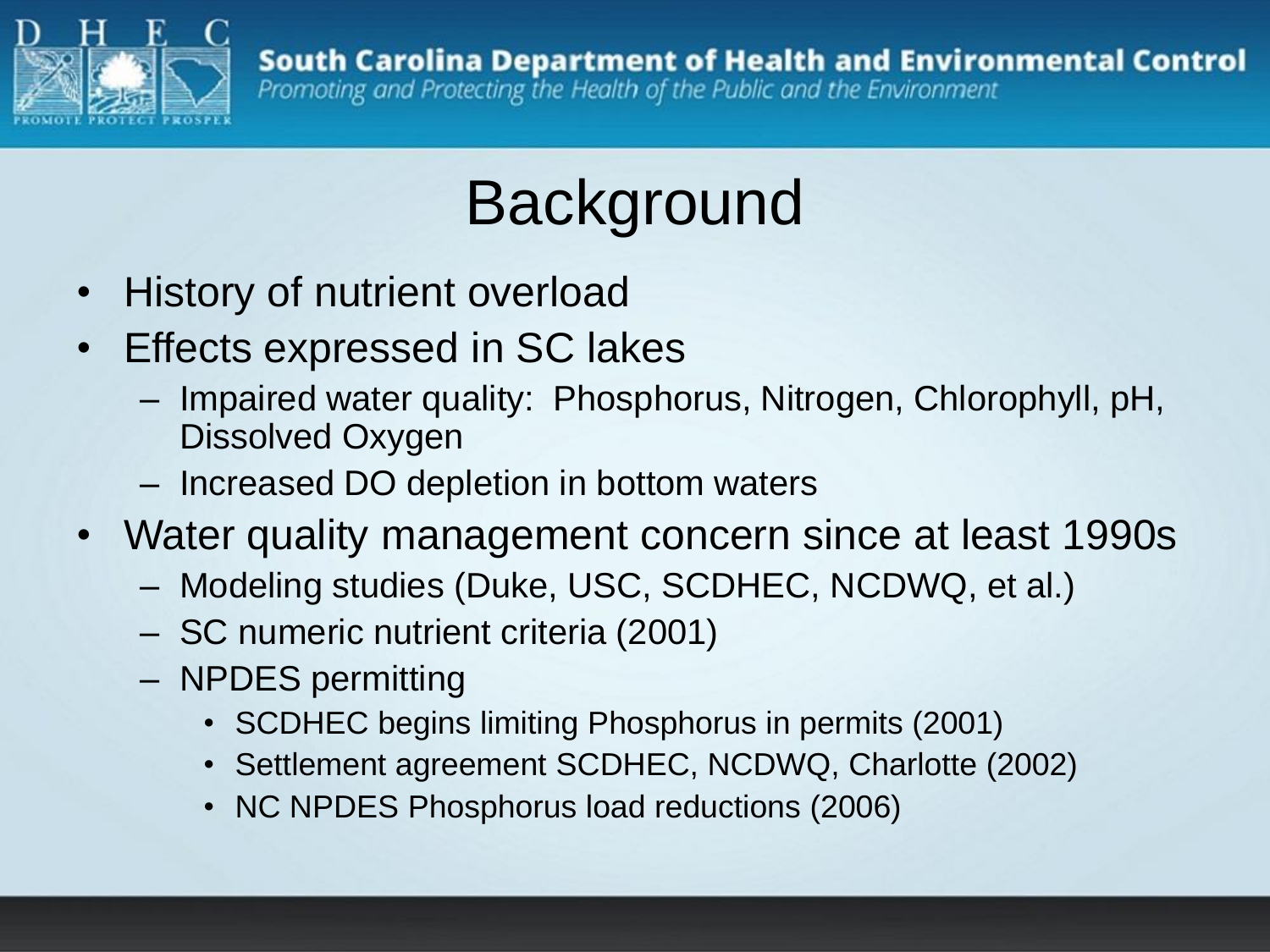

## Background (cont.)

- SCDHEC TMDL effort
	- Additional modeling, stakeholder meetings, model review, technical comments (2005-2008)
	- TMDL development paused
		- Other projects
		- System changing/model updates needed
		- Declining resources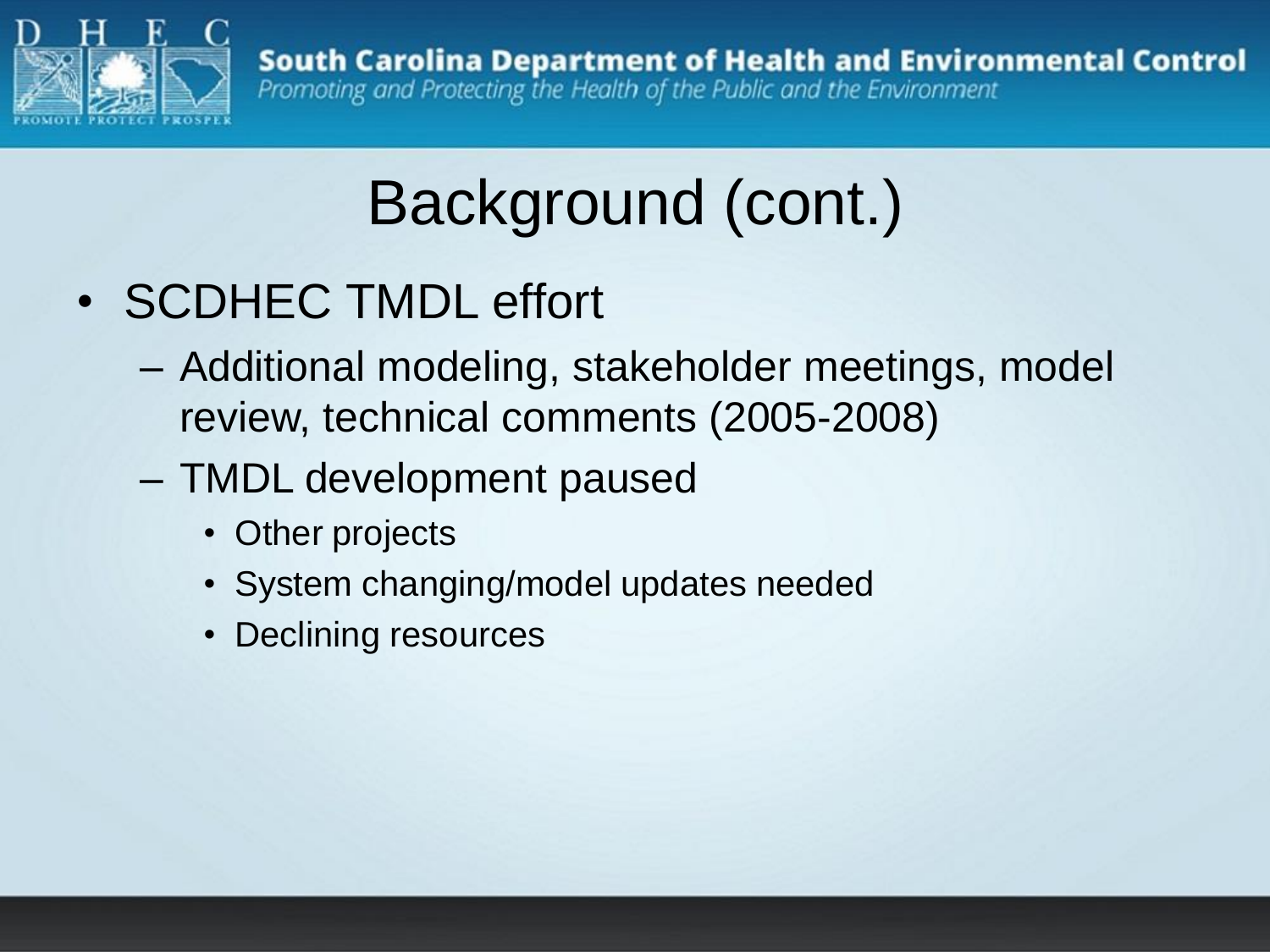

**Total Phosphorus Loads Discharged into Lower Catawba Basin - Fishing Creek Reservoir from Major NC & SC Dischargers**

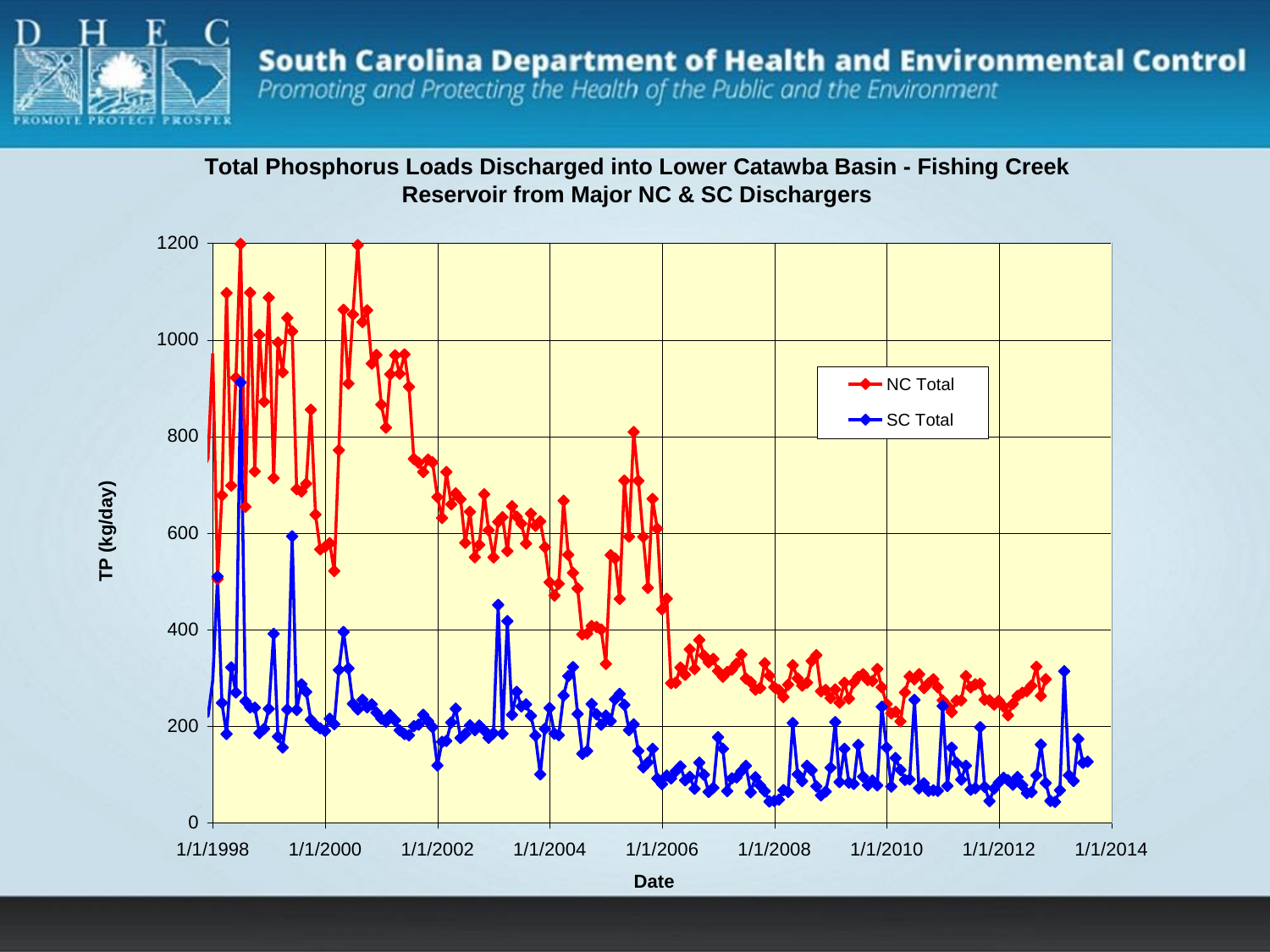

**Total Phosphorus Concentrations in Fishing Creek Reservoir at SC-9 and at Dam**

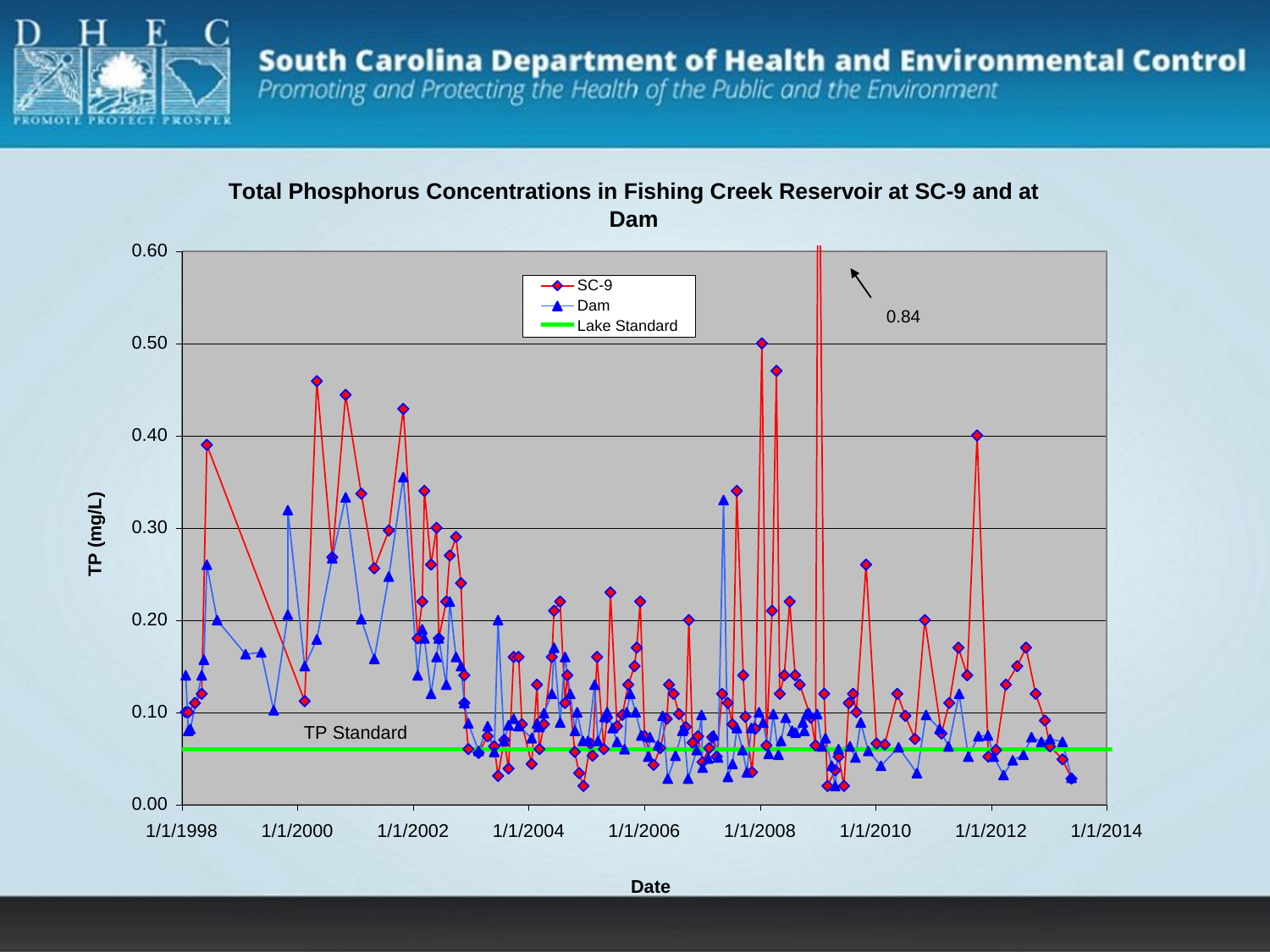

**Total Phosphorus Concentrations in Lake Wateree at Headwater (Cedar Creek Reservoir TR) and at Dam**

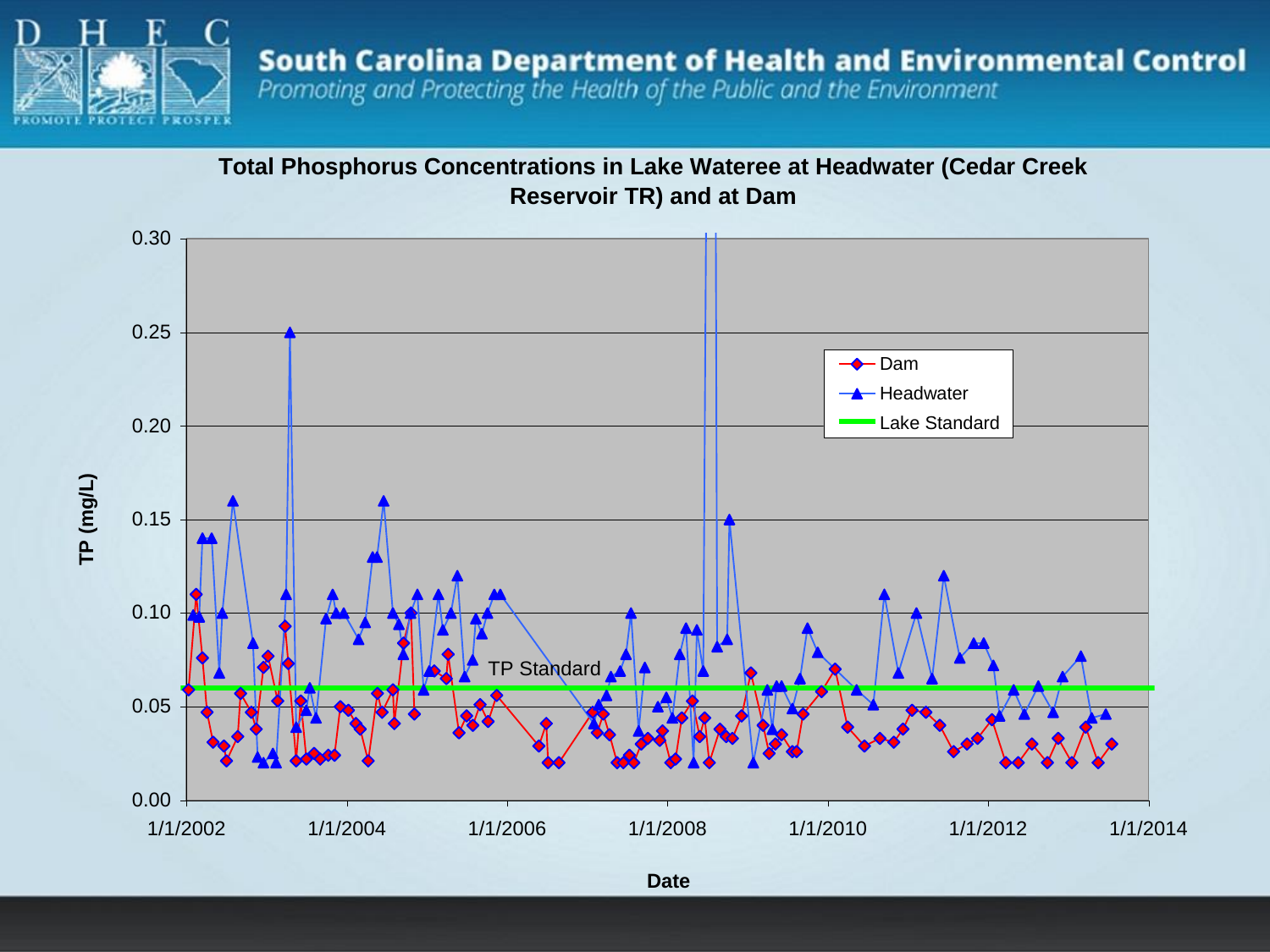

## 303(d) List of Impaired Waters

- 2012 List
	- Data 2006-2010 plus legacy sites
		- Lake Wylie, SC not impaired
		- Fishing Creek Reservoir: P, N, pH, chl-a
		- Great Falls Reservoir: P, N, chl-a
		- Cedar Creek Reservoir: P, N, DO
		- Lake Wateree: P, pH, DO
- 2014 List
	- Data 2008-2012 plus legacy sites
	- Draft for public comment February 2014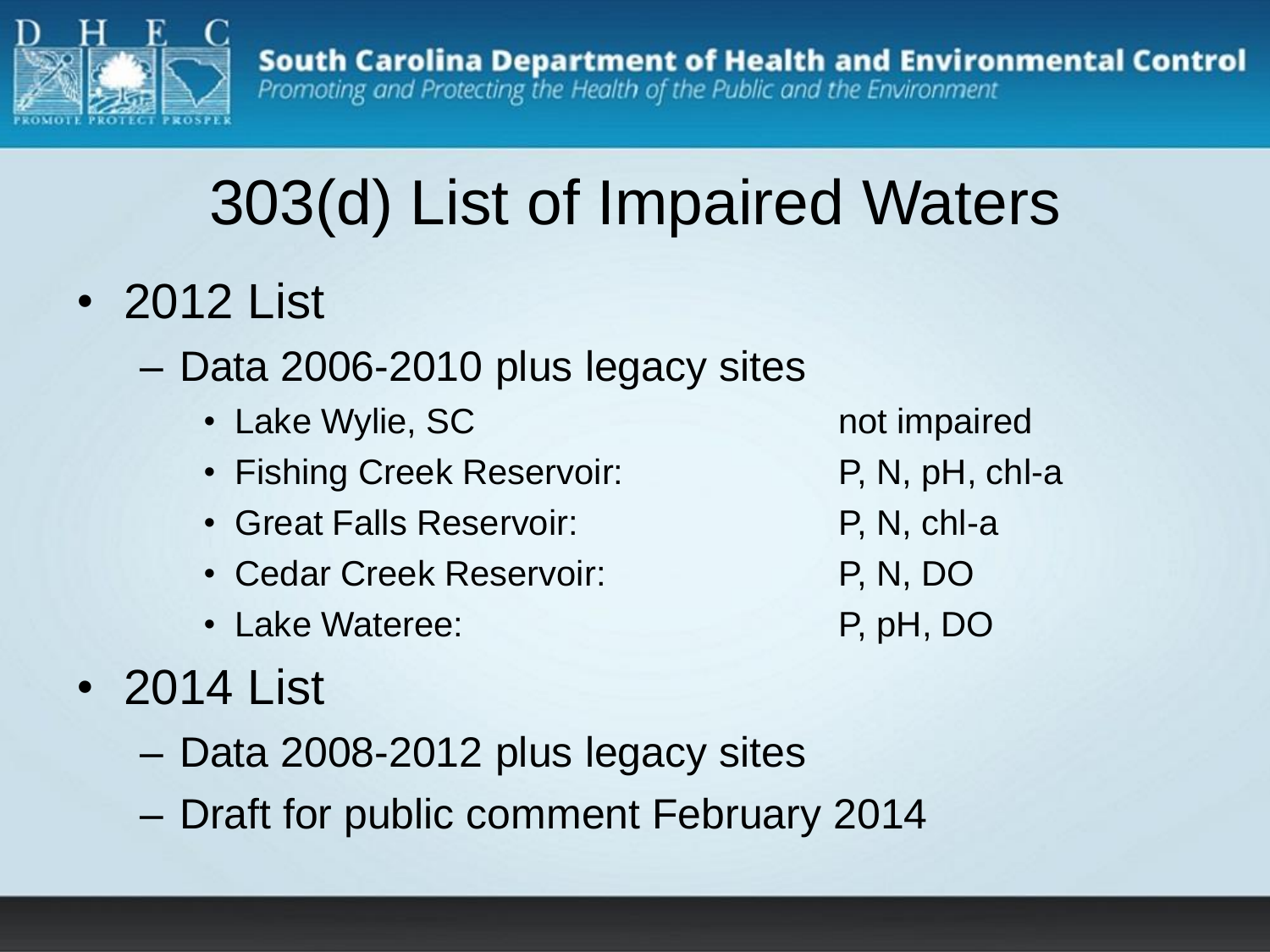

### TMDL Development Resumed

- Model updates
	- EPA 319 NPS Grant funds used to contract Systech Water Resources, Inc.
	- Extend WARMF model to 2012 (completed June 2013)
		- Good response to our data requests
	- Model calibration (scheduled completion April 2014)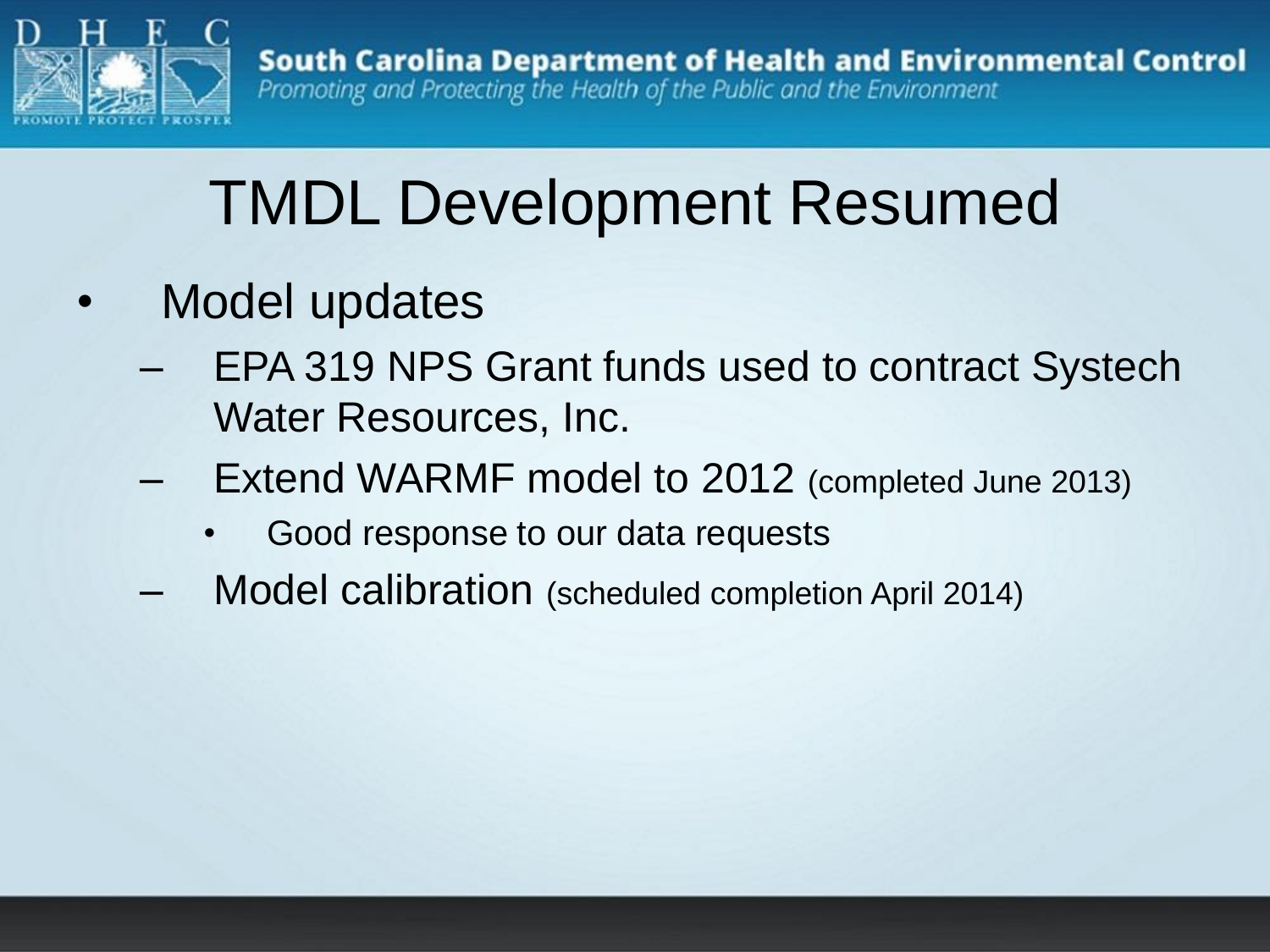

## Looking Ahead

- Web page coming soon
	- Information, reports, model files
- Stakeholder information meeting Nov 19th
	- Rock Hill Operations Center
	- Email announcement soon
- Model calibration review Jan-Feb 2014
	- Draft calibration report and model files available
	- Comments requested
	- Final calibration report Apr 2014
- Stakeholder review and coordination 2014-2015
	- Load Scenarios  $\triangleright$  Allocations  $\triangleright$  TMDL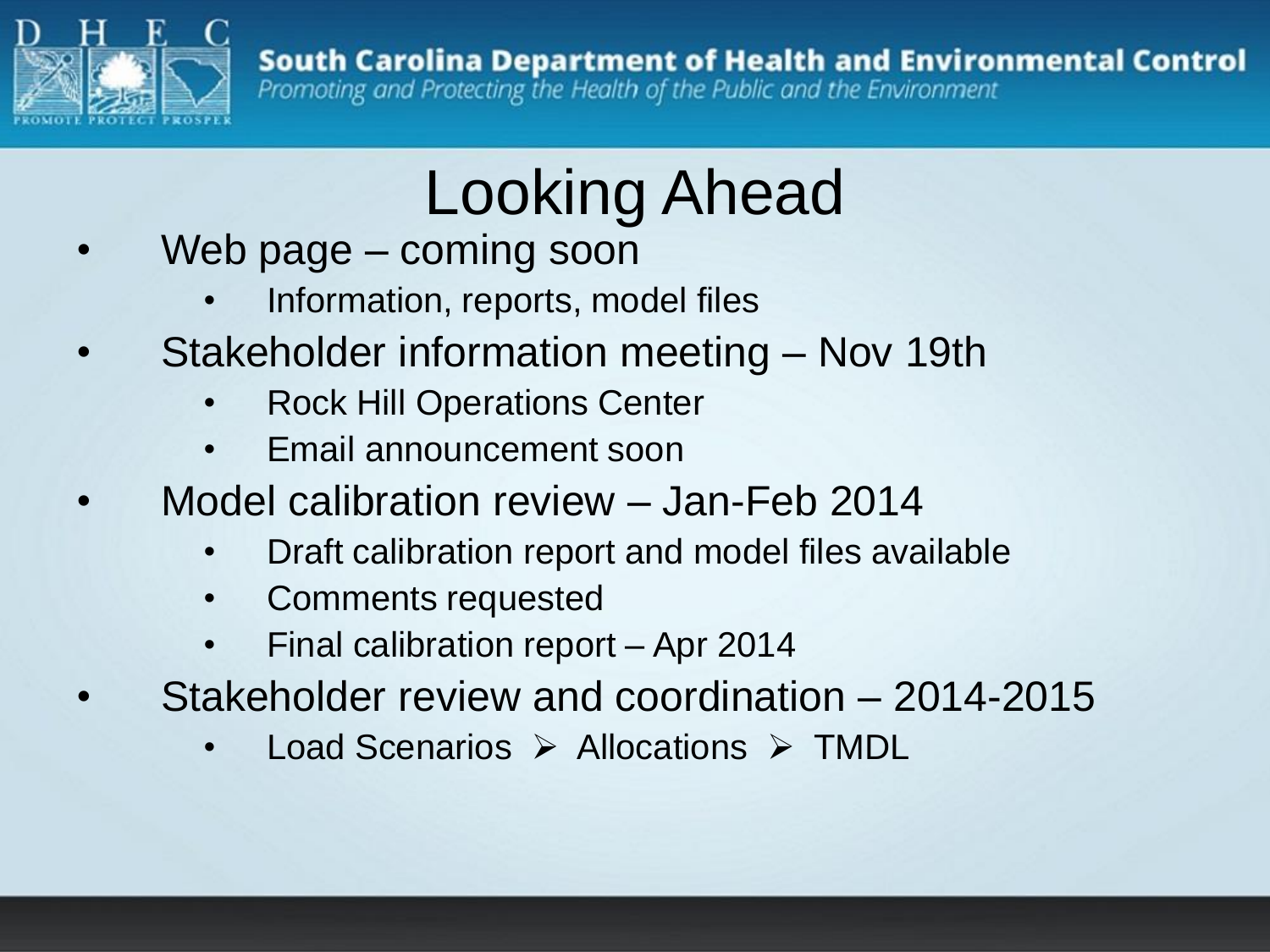

## Summing Up

- Significant Phosphorus reductions have been implemented by NC and SC facilities
- WQ improvements in SC lakes have occurred
- Goal of the current modeling effort is to determine what more is needed, considering all sources, to achieve WQ standards
- Coordination with NCDWQ and EPA Region 4 has begun and will expand to include stakeholders prior to drafting the TMDL
- Questions?